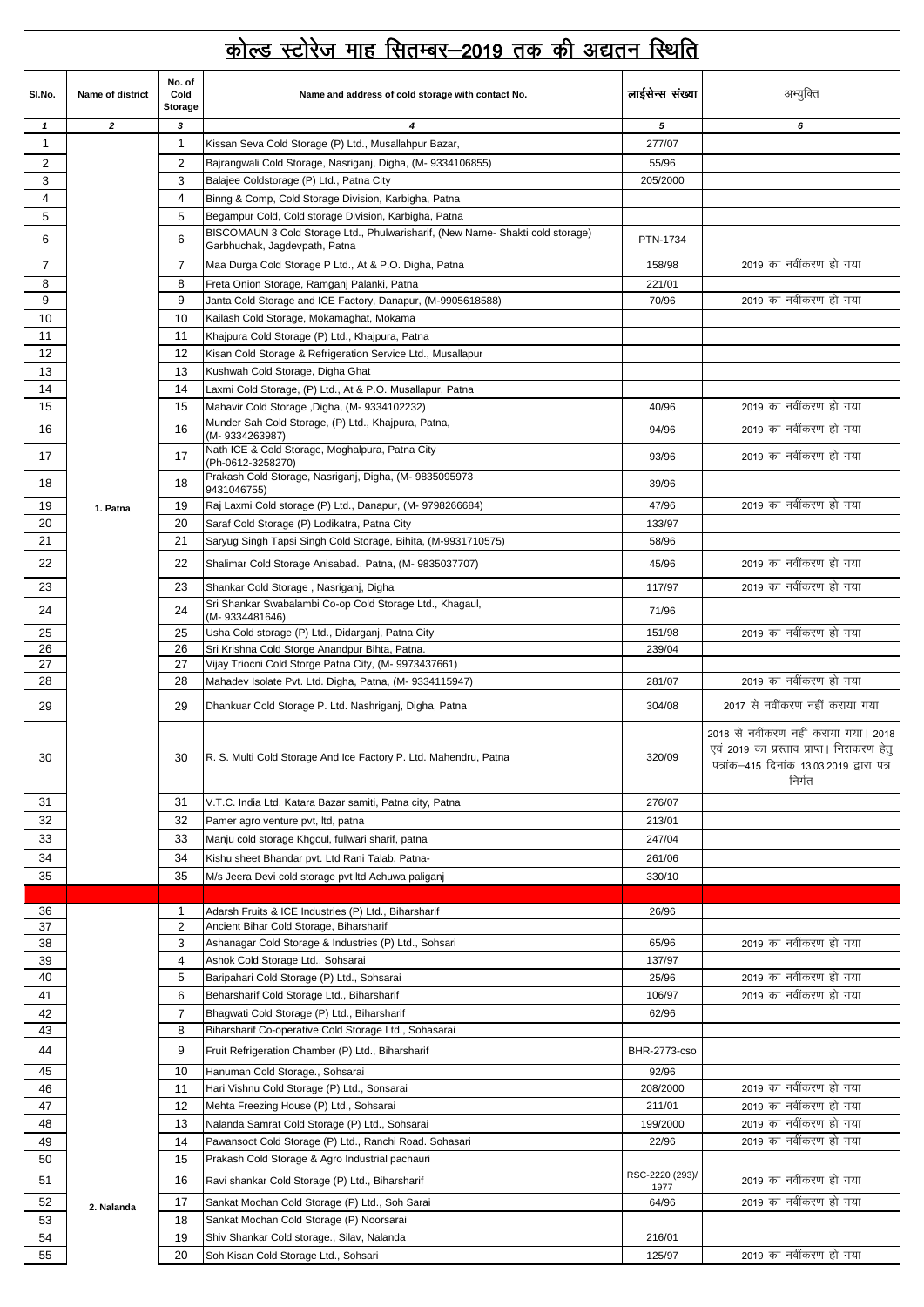| SI.No.       | Name of district | No. of<br>Cold<br><b>Storage</b> | Name and address of cold storage with contact No.                                                   | लाईसेन्स संख्या | अभ्युक्ति                                                                                                                               |
|--------------|------------------|----------------------------------|-----------------------------------------------------------------------------------------------------|-----------------|-----------------------------------------------------------------------------------------------------------------------------------------|
| $\mathbf{1}$ | $\overline{2}$   | 3                                | $\overline{\bf{4}}$                                                                                 | 5               | 6                                                                                                                                       |
| 56           |                  | 21                               | Soh Laxmi Cold Storage (P) Ltd.,                                                                    | 76/96           | 2019 का नवींकरण हो गया                                                                                                                  |
| 57           |                  | 22                               | Sri Ganesh Cold Storage (P) Ltd., Sohsarai                                                          | 121/97          |                                                                                                                                         |
| 58           |                  | 23                               | Sri Janki Cold Storage (P) Ltd., Pechouri                                                           |                 |                                                                                                                                         |
| 59           |                  | 24                               | Sri Mangla Cold Storage (P) Ltd., Sohsari                                                           | 23/96           | 2019 का नवींकरण हो गया                                                                                                                  |
| 60           |                  | 25                               | Sri Parvati Cold Storage (P) Ltd., Biharsharif                                                      | 37/96           | 2019 का नवींकरण हो गया                                                                                                                  |
| 61<br>62     |                  | 26<br>27                         | Sri Ramchandra Cold Storage (P) Ltd., Devi Sarai<br>Sri Sahu Cold Storage Ltd., Nayabazar           | 34/96<br>35/96  |                                                                                                                                         |
| 63           |                  | 28                               | Telhara Cold Storage (P) Ltd., Telhara                                                              |                 |                                                                                                                                         |
| 64           |                  | 29                               | Baba Baidnath Cold Storage P. Ltd. Rohsarai, Nalanda                                                | 312/08          | 2019 का नवींकरण हो गया                                                                                                                  |
| 65           |                  | 30                               | Vijay Shree Cold Storage (P) Ltd., Pechouri                                                         |                 |                                                                                                                                         |
| 66           |                  | 31                               | Shrijan Cold Storge (P) Ltd., Dipnagar, Nalanda                                                     | 225/2003        | 2019 का नवींकरण हो गया                                                                                                                  |
| 67           |                  | 32                               | Maa Goyatri cold storage, Ekangar sarai, Nalanda                                                    | 227/03          |                                                                                                                                         |
| 68           |                  | 33                               | M/S Metalite Food Processing Pvt. Ltd., Ekengarsarai                                                | 369/14          | 2019 का नवींकरण हो गया                                                                                                                  |
| 69           |                  | 34                               | M/s Manju Cold Storage Pvt. Ltd. Karmapuri, Pawapuri                                                | 380/15          |                                                                                                                                         |
|              |                  |                                  |                                                                                                     |                 |                                                                                                                                         |
| 70           |                  | $\mathbf 1$                      | Kankan Coldstorage (P) Ltd., Kayam Nagar., Arrah                                                    | 223/01          |                                                                                                                                         |
| 71           |                  | $\overline{2}$                   | Sankar Suman Cold Storage Gidha, Bhojpur                                                            | 237/04          |                                                                                                                                         |
| 72           |                  | 3                                | Bhojpur Frcezing P. Ltd. Gdha Koilwar                                                               | 218/01          | 2011 से नवींकरण नहीं कराया गया                                                                                                          |
| 73           | 3. Bhojpur       | 4                                | Sushila Cold Storage P Ltd. Buxar                                                                   | 289/08          | 2010 से नवींकरण नहीं कराया गया                                                                                                          |
| 74           |                  | 5                                | M/s Ishrayal cold storage pvt. Lty Godha, koilwar, Bhojpur                                          | 333/10          | 2019 का नवींकरण हो गया                                                                                                                  |
| 75           |                  | 6                                | M/s Vishali Interprises & cold storage, Bhojpur                                                     | 334/10          | 2018 से नवींकरण नहीं कराया गया                                                                                                          |
| 76           |                  | 7                                | M/s Sakaldeep cold storage, Pvt. Ltd. Adhogik kshetra, Bihiyan,                                     | 375/2015        | 2019 का नवींकरण हो गया                                                                                                                  |
|              |                  |                                  |                                                                                                     |                 |                                                                                                                                         |
| 77           |                  | $\mathbf{1}$                     | Dumraon Cold Storage & Refrigeration (P) Ltd., Dumraon                                              |                 | 2019 का नवींकरण हो गया                                                                                                                  |
| 78<br>79     | 4. Buxar         | $\overline{2}$<br>3              | Durga Cold Storage & ICE Factory, Sohanipatti., Buxar<br>Sri Ram Cold Storage, Station Road., Buxar | BHR-2996        |                                                                                                                                         |
|              |                  |                                  |                                                                                                     |                 | 2017 से नवींकरण नहीं कराया गया                                                                                                          |
| 80           |                  | 4                                | Suraj Cold Storage, Industrial Area, Buxar                                                          | 126/97          |                                                                                                                                         |
| 81           |                  | $\mathbf{1}$                     | BISCOMAUN 4 Cold Storage Ltd., Dehri-on Sone                                                        |                 |                                                                                                                                         |
| 82           |                  | $\overline{2}$                   | Himani Cold Storage (P) Ltd., Sasaram                                                               | CSOSRM-909      | 2019 का नवींकरण हो गया                                                                                                                  |
| 83           | 5. Rohtas        | 3                                | Sone Valley ICE & Cold Storage, Dehri-on-sone                                                       |                 |                                                                                                                                         |
| 84           |                  | 4                                | Himshila Cold Storage (P) Ltd., O-Sone                                                              |                 |                                                                                                                                         |
| 85           |                  | 5                                | M/s Kushwaha agritech (p) Ltd., Amar Talab, Karbandiya, Sasaram, Rohtas                             | 386/17          | 2019 का नवींकरण हो गया                                                                                                                  |
|              |                  |                                  |                                                                                                     |                 |                                                                                                                                         |
| 86           | 6. Kaimur        | $\mathbf{1}$                     | M/s Grihasth cold storage pvt. Ltd., Kudra, Bhabhua.                                                | 158/98          | 2019 का नवींकरण हो गया                                                                                                                  |
| 87           |                  | 1                                | Agarwal Cold Storage., Sherghati                                                                    |                 |                                                                                                                                         |
| 88           |                  | 2                                | Bhadani Cold Storage., K.P. Road., Gaya                                                             |                 |                                                                                                                                         |
| 89           |                  | 3                                | Budha Cold Storage (P) Ltd., Nawadah Rd., Gaya                                                      |                 |                                                                                                                                         |
| 90           |                  | 4                                | Chinmay Cold Storage., Buniadganj                                                                   | 182/2000        | 2019 का नवींकरण हो गया                                                                                                                  |
| 91           |                  | 5                                | Gaya Janta Cold Storage (P) Ltd., Kujapi                                                            | 38/96           |                                                                                                                                         |
| 92           |                  | 6                                | Kujapi Cold Storage, (P) Ltd., Kujapi                                                               |                 |                                                                                                                                         |
| 93           |                  | 7                                | Magadh Cold Storage Rasulpur                                                                        |                 |                                                                                                                                         |
| 94           |                  | 8                                | Phalgu ICE & Cold Storage, Manpur., Bunladanj                                                       |                 |                                                                                                                                         |
| 95           |                  | 9                                | Prakash Cold Storage, Krisinna prakasn Road, Gaya                                                   | 45/96           |                                                                                                                                         |
| 96           |                  | 10                               | Rambag Cold Storage (P) Ltd., Manpur, Gaya                                                          | 184/2000        |                                                                                                                                         |
| 97<br>98     |                  | 11<br>12                         | Ruby Coldstorage (P) Ltd., Mocharim, Bodh-Gaya.<br>Som Cold Storage, Kadma                          | 185/2000        | 2019 का नवींकरण हो गया                                                                                                                  |
| 99           | 7. Gaya          | 13                               | Sov Cold Storage Sulebatta, Bhadaya                                                                 |                 |                                                                                                                                         |
| 100          |                  | 14                               | Sri Vishnu Cold Storage Bodh Gaya                                                                   | 118/97          | 2019 का नवींकरण हो गया                                                                                                                  |
| 101          |                  | 15                               | Swadesi Cold Storage (P) Ltd., Bithosarif                                                           |                 |                                                                                                                                         |
| 102          |                  | 16                               | Swastik Cold Storage, Khurkhura, Gaya                                                               |                 |                                                                                                                                         |
| 103          |                  | 17                               | Triraj Cold Storage (P) Ltd., Bodhgaya                                                              |                 |                                                                                                                                         |
| 104          |                  | 18                               | Sri Ram Lakhan Cold Storage P. Ltd. Sirajpur, Mocharim, Bodhgaya                                    | 314/08          |                                                                                                                                         |
| 105          |                  | 19                               | Sri Ram Bali Cold Storage P. Ltd. Sirajpur, Mocharim, Bodhgaya                                      | 332/10          | 2019 का नवींकरण हो गया                                                                                                                  |
| 106          |                  | 20                               | Sri Ram Nandi Cold Storage Kusha Bigha, Dobhi, Gaya.                                                | 343/11          |                                                                                                                                         |
| 107          |                  | 21                               | M/s Parwati Builtech P.Ltd. Cold Storage Viill+Po-Dubhal, Chanouti                                  | 359/13          | 2017 से नवींकरण नहीं कराया गया। 2017<br>से 2019 तक प्रस्ताव प्राप्त निराकरण हेतु<br>पत्रांक–549 दिनांक 11.04.2019 द्वारा पत्र<br>निर्गत |
|              |                  |                                  |                                                                                                     |                 |                                                                                                                                         |
| 108          |                  | $\mathbf 1$                      | Krisna Cold Storage, Arwal Road., Jahanabad                                                         |                 |                                                                                                                                         |
| 109          | 8. Jahanabad     | 2                                | M/s Banawar Agro Works Pvt. Ltd. Makhdumpur, Jahanabad                                              | 279 (A)/07      |                                                                                                                                         |
| 110          |                  | 3                                | M/s Sarojni & Sarojni Cold Storage P. Ltd. Nauna Jahanabad                                          | 327/09          |                                                                                                                                         |
|              | 9. Arwal         | $\blacksquare$                   | $\blacksquare$                                                                                      |                 |                                                                                                                                         |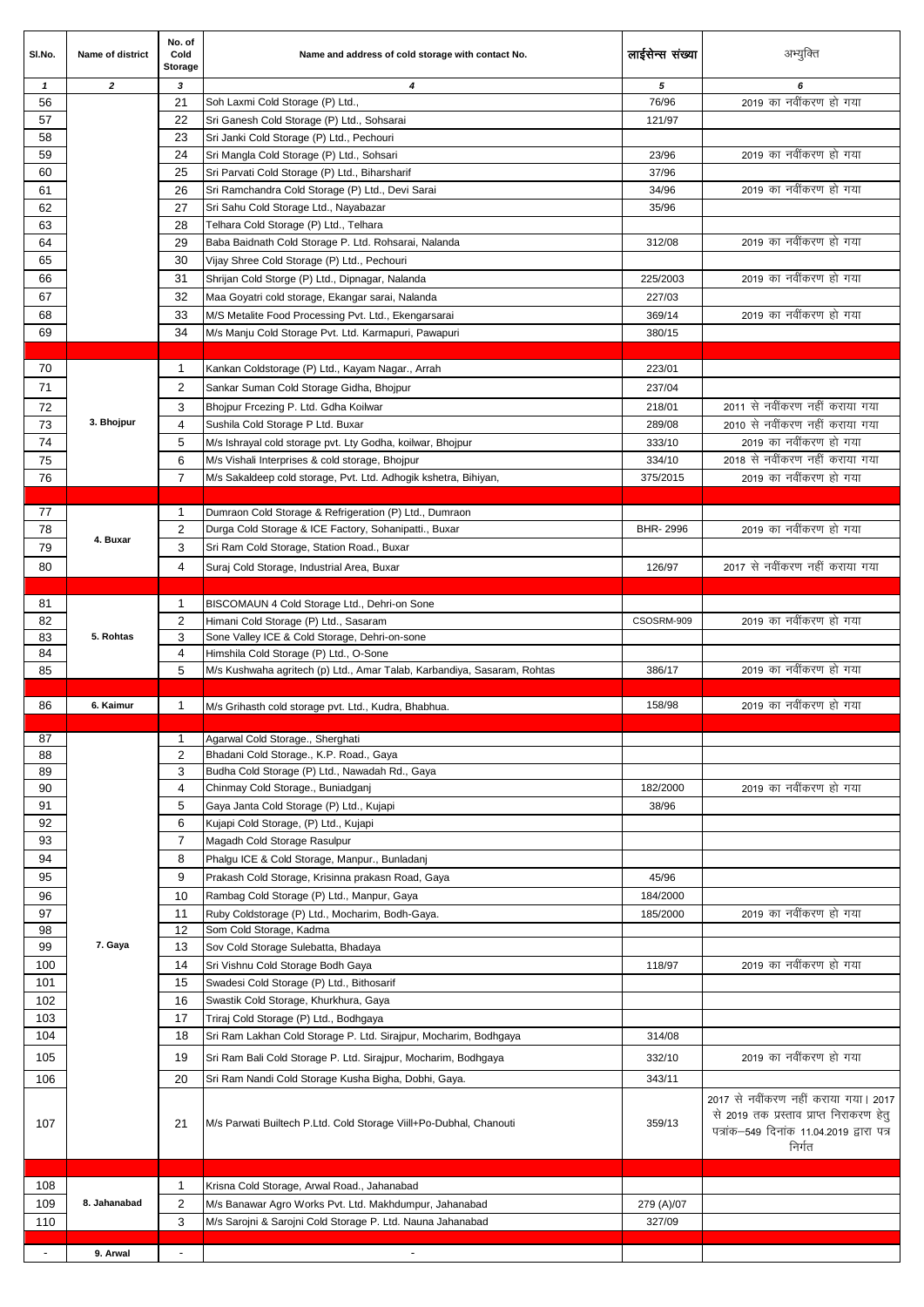| SI.No.       | Name of district | No. of<br>Cold<br><b>Storage</b> | Name and address of cold storage with contact No.                                                                                      | लाईसेन्स संख्या | अभ्युक्ति                                                                 |
|--------------|------------------|----------------------------------|----------------------------------------------------------------------------------------------------------------------------------------|-----------------|---------------------------------------------------------------------------|
| $\mathbf{1}$ | $\overline{2}$   | 3                                | 4                                                                                                                                      | 5               | 6                                                                         |
|              |                  |                                  |                                                                                                                                        |                 |                                                                           |
| 111          | 10. Aurangabad   | $\mathbf 1$                      | Shankar Cold Storage and Ice Factory, Ramchandrapur<br>M/s Rameshwari Agro Services (P) Ltd. Gurudev Automobile, Gaya Road, Daudnagar, |                 |                                                                           |
| 112          |                  | $\overline{2}$                   | Aurangabad                                                                                                                             | 388/17          | 2018 से नवींकरण नही कराया गया                                             |
|              |                  |                                  |                                                                                                                                        |                 |                                                                           |
| 113<br>114   |                  | $\mathbf{1}$<br>$\overline{2}$   | Adarsh Krishak Cold Storage, Worsologanj<br>Panchshil Cold Storage, Akuna Bazar., Nawadah                                              |                 |                                                                           |
| 115          | 11. Nawada       | 3                                | Pragali ICE & Cold Storage (P) Ltd., Kaderganj                                                                                         |                 |                                                                           |
| 116          |                  | 4                                | Sri Ramjanki Cold Storage (P) Ltd., Akona., Nawadah                                                                                    |                 |                                                                           |
|              |                  |                                  |                                                                                                                                        |                 |                                                                           |
| 117          |                  | $\mathbf{1}$                     | Ambika cold Storage Nayagaon                                                                                                           | 188/2000        |                                                                           |
| 118          |                  | $\overline{2}$                   | Bali Cold Storage (P) Ltd., Marhowrah                                                                                                  |                 |                                                                           |
| 119          |                  | 3                                | Biswanath Cold Storage (P) Ltd., Chhapra                                                                                               |                 |                                                                           |
| 120          |                  | 4                                | M/s Sundram Cold Storage, Maroara, Saran                                                                                               | 163/98          | 2019 का नवींकरण हो गया                                                    |
| 121          |                  | 5                                | Dani Morydhavaj Cold storage (P) Ltd., Aloni, Garkha, Saran                                                                            | 73/96           | 2019 का नवींकरण हो गया                                                    |
| 122<br>123   |                  | 6<br>7                           | Ganesh Cold storage, (P) Ltd. Haldi chhapra, Saran<br>Harishankar Mills (Sitgriha), Station Rd., Chhapra                               | 209/01          | 2019 का नवींकरण हो गया                                                    |
| 124          |                  | 8                                | Kamla Cold Storage (P) Ltd., Masrakh                                                                                                   | 68/96           | 2019 का नवींकरण हो गया                                                    |
| 125          |                  | 9                                | Ma-Ambey Cold Storage, Garkhabazar, Garkha                                                                                             |                 |                                                                           |
| 126          |                  | 10                               | Mai Cold Storage (P) Ltd., Garkhabazar, Garkha                                                                                         | 157/98          | 2019 का नवींकरण हो गया                                                    |
| 127          |                  | 11                               | Ganpati Cold Storage Baniya Pur,                                                                                                       | 263/06          | 2019 का नवींकरण हो गया                                                    |
| 128          |                  | 12                               | Competant Promoters & Fisco Service P. Ltd. Marhaura                                                                                   | 69/96           | 2019 का नवींकरण हो गया                                                    |
| 129          |                  | 13                               | Panchali Cold Storage, (P) Ltd., Garkhabazar, Garkha                                                                                   | 146/97          | 2019 का नवींकरण हो गया                                                    |
| 130<br>131   |                  | 14                               | Prasad ICE & Cold Storage, Shyamchawk, Chhapra                                                                                         | 67/96           | 2017 से नवींकरण नहीं कराया गया                                            |
| 132          |                  | 15<br>16                         | Om Bajarangi Cold Storage P. Ltd. Kadipur, Nagar chapra<br>R.S. Cold Storage, Marhowrah Road, Chhapra                                  | 161/98          |                                                                           |
| 133          |                  | 17                               | Rama Cold Storage, Marhowrah Road, Chhapra                                                                                             | 77/96           | 2019 का नवींकरण हो गया                                                    |
| 134          |                  | 18                               | Royal Multipurpose Cold Storage (P) Ltd., Sonepur                                                                                      |                 |                                                                           |
| 135          |                  | 19                               | Shekhar Cold Storage (P) Ltd., Garkha                                                                                                  |                 |                                                                           |
| 136          | 12. Saran        | 20                               | Sri Durga Cold Storage, Nagra                                                                                                          |                 |                                                                           |
| 137          |                  | 21                               | Sri Shankar Cold Storage, Garkhabazar, Garkha                                                                                          | 66/96           | 2019 का नवींकरण हो गया                                                    |
| 138          |                  | 22                               | Sudama Cold Storage (P) Ltd., Marhowrah                                                                                                |                 |                                                                           |
| 139          |                  | 23                               | Bajrangbali Cold Storage Pvt. Chonchaura, Marhaura Road,                                                                               | 222/01          | 2009 से नवींकरण नही कराया गया                                             |
| 140          |                  | 24                               | Sri Shashi Bhushan Cold Storage P. Ltd. Baniyapur, Chhapra                                                                             | 268/06          |                                                                           |
| 141          |                  | 25                               | Sri Narayan Cold Storage, Chetan, Puchri, Saran                                                                                        | 273/07          | 2019 का नवींकरण हो गया                                                    |
| 142          |                  | 26                               | Panchdev Cold Storage P. Ltd. Aphaura Nagara, Saran                                                                                    | 274/07          | 2019 का नवींकरण हो गया                                                    |
| 143          |                  | 27                               | Maa Bhawani Cold Storage, Digharawa, Saran                                                                                             | 275/07          | 2019 का नवींकरण हो गया                                                    |
| 144          |                  | 28                               | Om Suriya Namh Cold Storage P. Ltd. Gorkha, Saran                                                                                      | 296/08          | 2015 से नवींकरण नहीं कराया गया                                            |
| 145          |                  | 29                               | Ramdhar Singh Cold Storage P. Ltd. Ekma, Saran                                                                                         | 300/08          |                                                                           |
| 146          |                  | 30                               | Shiv Bhawani Cold Storage P. Ltd. Masarkh, Saran                                                                                       | 308/08          | 2009 से नवींकरण नही कराया गया                                             |
| 147          |                  | 31                               | Bhagat Preservation Cold Storage P. Ltd. Gobindchak, Sonpur, Saran                                                                     | 267/06          |                                                                           |
| 148          |                  | 32                               | Thakur Anukulchand Cold Storage, Sonoho, Aminaur, Chhapra, Saran                                                                       | 243/04          | 2019 का नवींकरण हो गया                                                    |
| 149          |                  | 33                               |                                                                                                                                        | 206/2000        |                                                                           |
| 150          |                  | 34                               | Royal Nutritions Pvt. Ltd., Sonepur, Saran<br>M/s Sri Parshuram Ji Cold Storage Pvt. Ltd. Dayalpur, Saran                              | 379/16          | 2019 का नवींकरण हो गया                                                    |
| 151          |                  | 35                               | M/s Shankari Agro Inds. Pvt. Ltd. Khanpur, Derni, Saran                                                                                | 382/16          | 2017 से नवींकरण नहीं कराया गया                                            |
| 152          |                  | 36                               | M/s Parshuramji Cold Storage Pvt. Ltd. Bhagawanpur, Sutihar, Derni, Saran                                                              | 383/16          | 2017 से नवींकरण नहीं कराया गया                                            |
| 153          |                  | 37                               | M/s Ansuiya Cold Storage Pvt. Ltd., Kadhna, Mahammadpur, Garkha, Saran                                                                 | 384/16          | 2019 का नवींकरण हो गया                                                    |
| 154          |                  | 38                               | M/s Maiyaji Cold Storage (P) Ltd., Kheripakar, Govind, Amnour, Saran                                                                   | 387/17          | 2019 का नवींकरण हो गया                                                    |
|              |                  |                                  |                                                                                                                                        |                 |                                                                           |
| 155          |                  | $\mathbf{1}$                     | Balaji Cold Storage (P) Ltd., Siwan                                                                                                    |                 |                                                                           |
| 156          |                  | $\overline{2}$                   | Bhagawan Cold Storage, Tadwan, Siwan                                                                                                   |                 | 2015 से नवींकरण नहीं कराया गया                                            |
| 157          |                  | 3<br>$\overline{4}$              | Byahut Cold Storage, Basantpur                                                                                                         |                 |                                                                           |
| 158<br>159   |                  | 5                                | Darjeeling ICE & Cold Storage, Station Road, Siwan<br>Janata Cold Storage, Maharajganj                                                 |                 |                                                                           |
| 160          |                  | 6                                | Kisan Cold Storage, Dindayalpur                                                                                                        | 124/1997        | 2019 का नवींकरण हो गया।                                                   |
| 161          |                  | $\overline{7}$                   | Rajib Cold Storage, Gosala Road, Siwan                                                                                                 |                 |                                                                           |
| 162          |                  | 8                                | Wahab Cold Storage and ICE Plant, Sikandarpur                                                                                          |                 |                                                                           |
| 163          | 13. Siwan        | 9                                | Ashdullah Cold Storage P. Ltd.Husainganj, Siwan                                                                                        | 292/08          |                                                                           |
|              |                  |                                  |                                                                                                                                        |                 | 2013 से नवींकरण नहीं कराया गया। 2016<br>तक प्रस्ताव प्राप्त। निराकरण हेतु |
| 164          |                  | 10                               | Gulab Cold Storage Ekmapanchrakhi                                                                                                      | 235/03          | पत्रांक-830 दिनांक 26.07.2017 द्वारा पत्र<br>निर्गत                       |
| 165          |                  | 11                               | M/s Bol-Bum Cold Storage, Patera, Gopalganj, Siwan                                                                                     | 253/12          |                                                                           |
| 166          |                  | 12                               | M/s Purnima Cold Storage, Karom, Po-Babna Bazar, Darouti, Siwan                                                                        | 357/13          | 2014 से नवींकरण नहीं कराया गया                                            |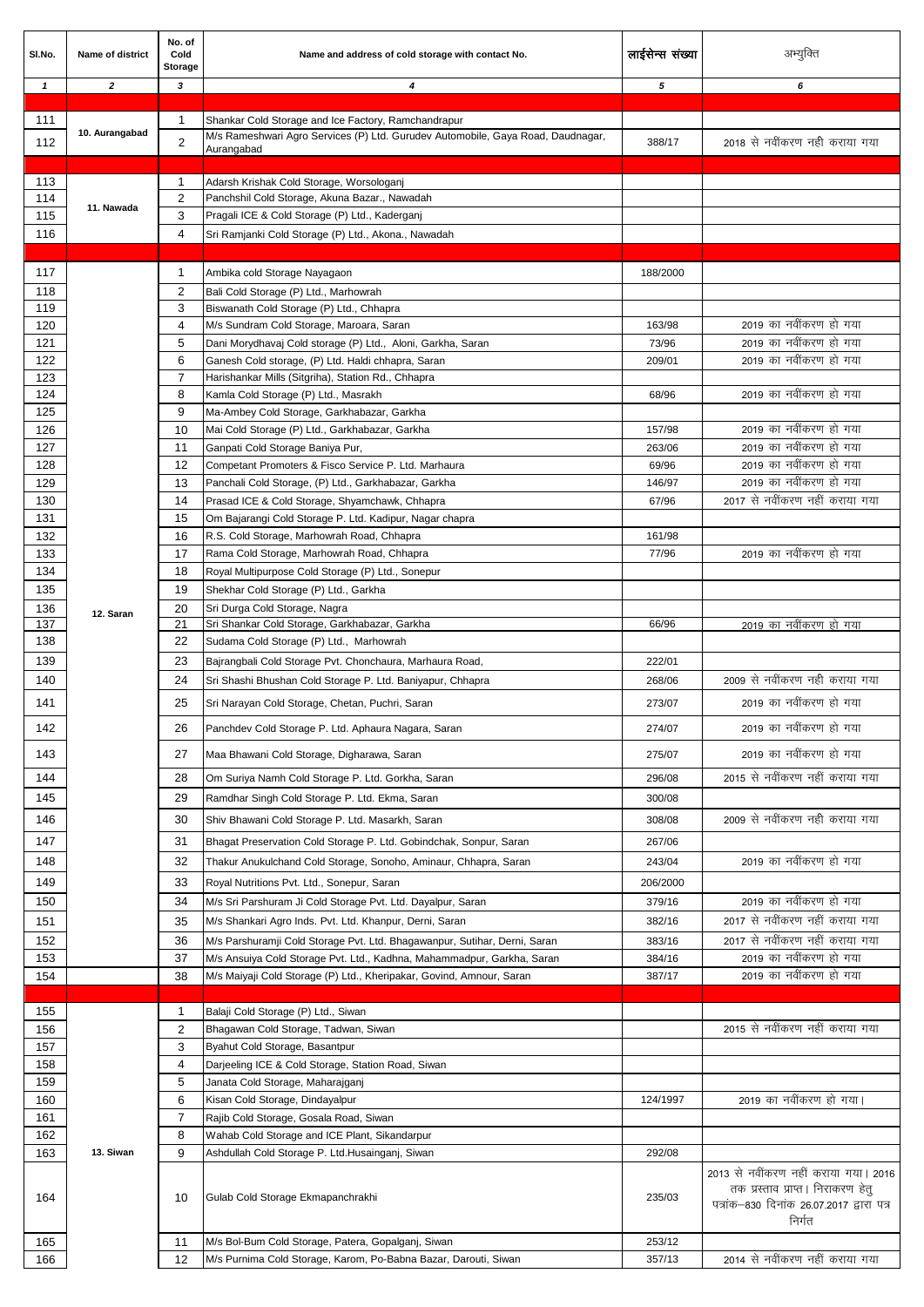| SI.No.       | Name of district      | No. of<br>Cold<br>Storage      | Name and address of cold storage with contact No.                                                         | लाईसेन्स संख्या  | अभ्यूक्ति                                                                                                                                 |
|--------------|-----------------------|--------------------------------|-----------------------------------------------------------------------------------------------------------|------------------|-------------------------------------------------------------------------------------------------------------------------------------------|
| $\mathbf{1}$ | $\overline{2}$        | 3                              | 4                                                                                                         | 5                | 6                                                                                                                                         |
| 167          |                       | 13                             | M/s Purnima Cold Storage, Karom, Po-Babna Bazar, Darouti, Siwan Unit-B                                    | 358/13           |                                                                                                                                           |
| 168          |                       | 13                             | M/s Laheji Freezing House Pvt. Ltd., Po-Laheji Bazar, M.H. Nagar                                          | 360/14           | 2014 से नवींकरण नहीं कराया गया                                                                                                            |
|              |                       |                                |                                                                                                           |                  |                                                                                                                                           |
| 169<br>170   |                       | $\mathbf{1}$<br>2              | Apna Cold Storage., Stn. Road., Gopalganj<br>Hira Cold Storage., Mirganj                                  |                  |                                                                                                                                           |
| 171          |                       | 3                              | Jai Bharat Cold Storage., Mirganj                                                                         |                  |                                                                                                                                           |
| 172          |                       | 4                              | Maa Ambey Coldstorage (P) Ltd., Line Bazar., Mirganj                                                      | 220/01           | 2017 से नवींकरण नही कराया गया                                                                                                             |
| 173          |                       | 5                              | Prabhu Cold Storage, Salimbazar                                                                           | 162/1998         | 2018 से नवींकरण नहीं कराया गया                                                                                                            |
| 174          |                       | 6                              | Ram Sitbhandar, Radhaganj                                                                                 |                  |                                                                                                                                           |
| 175          |                       | $\overline{7}$                 | Sardar Cold Storage, Sasamusa                                                                             | 173/99           | 2002 से नवींकरण नहीं कराया गया                                                                                                            |
| 176          | 14. Gopalganj         | 8                              | Sri Ram Krisna Sitbhandar & Ice Factory, Birpur                                                           |                  |                                                                                                                                           |
| 177          |                       | 9                              | Sri Sitaram Cold Storage, Misribatara                                                                     | 134/97           | अनुज्ञप्ति रद्द                                                                                                                           |
| 178          |                       | 10                             | Anand Potato Cold Storage Pvt. Ltd. Tegrahi, Gopalganj                                                    | 298/08           |                                                                                                                                           |
| 179          |                       | 11                             | Gaudaram cold Storage P. Ltd. Bhore, Gopalganj                                                            | 331/10           | 2019 का नवींकरण हो गया                                                                                                                    |
| 180          |                       | 12                             | Maa Ambey Cold storage (P) Ltd., Pipra khas Mirganj, Gopalganj                                            | 280/07           | 2019 का नवींकरण नही कराया गया                                                                                                             |
| 181          |                       | 13                             | Gulab Cold Storage pvt. Ltd. Chakmzan Gopalganj                                                           | 230/03           |                                                                                                                                           |
| 182          |                       | 14                             | M/s Baruli Cold Storage & Ice Industries P. Ltd. Bharkuiyan, Gopalganj                                    | 351/12           | 2016 से नवींकरण नहीं कराया गया                                                                                                            |
| 183          |                       | 15                             | M/S Azam Cold Storage Pvt. Ltd., Bathua Bazar                                                             | 365/14           | 2016 से नवींकरण नहीं कराया गया                                                                                                            |
|              |                       |                                |                                                                                                           |                  | 2019 का नवींकरण हो गया                                                                                                                    |
| 184<br>185   |                       | $\mathbf{1}$<br>2              | Giridhari ICE & Cold Storage., Aghuriabazar., Muzaffarpur<br>Mohan Cold Storage (P) Ltd., Unit-B, Kurhani | 36/96            |                                                                                                                                           |
| 186          |                       | 3                              | Motipur Cold Storage (P) Ltd., Motipur                                                                    |                  |                                                                                                                                           |
| 187          |                       | 4                              | Nathani Chemicals Industries, Kochisarai, Muzaffarpur                                                     | 203/2000         |                                                                                                                                           |
| 188          |                       | 5                              | Ranjit ICE & Cold Storage, Majhauli, Muzaffarpur                                                          | 50/96            | 2019 का नवींकरण हो गया                                                                                                                    |
| 189          |                       | 6                              | Shahebganj Sanjukta Swabalambi Cold Storage, Muzaffarpur                                                  | 207/2000         |                                                                                                                                           |
| 190          |                       | 7                              | Sharma Cold Storage & ICE Factory (P) Ltd., Muzaffrpur                                                    | 46/96            |                                                                                                                                           |
| 191          |                       | 8                              | Sri Ram Agro Coldstorage (P) Ltd. Purani Bazar, Muzaffrpur                                                | 215/01           | 2019 का नवींकरण हो गया                                                                                                                    |
| 192          |                       | 9                              | Sri Shankar ICE & Cold Storage., Patahi. (M- 9334042848)                                                  | 53/96            | अनुज्ञप्ति रद्द                                                                                                                           |
| 193          |                       | 10                             | Prabhu Cold Storage, Sarbdipur, Bocha                                                                     |                  | 2018 से नवींकरण नहीं कराया गया                                                                                                            |
| 194          |                       | 11                             | Prabha Cold Storage, Buchaha, muzaffarpur                                                                 | 254/05<br>262/06 |                                                                                                                                           |
| 195<br>196   | 15. Muzaffarpur       | 12<br>13                       | Meenapur Cold Storage, Basudev Chapra, Minapur, Muz<br>Jai Durga Cold Storage, NH-53, Patiyasha, Muz      | 266/06           | 2019 का नवींकरण हो गया                                                                                                                    |
| 197          |                       | 14                             | Proteck Cold Storage P. Ltd. Kudariya Mango, Parul, Muz                                                   | 310/08           | 2014 से नवींकरण नहीं कराया गया                                                                                                            |
| 198          |                       | 15                             | Bela Cold Storage, Industrial Area, Bela, Muz                                                             | 318/09           | 2011 से नवींकरण नहीं कराया गया                                                                                                            |
| 199          |                       | 16                             | Kantiprabha Cold Storage P. Ltd. Maithi, Gaighat, Muz                                                     | 319/09           | 2018 से नवींकरण नहीं कराया गया                                                                                                            |
| 200          |                       | 17                             | M/s Ambika Bhawani cold storage, Sarwya, Muzzaffarpur                                                     | 244/04           | 2019 का नवींकरण हो गया                                                                                                                    |
| 201          |                       | 18                             | M/s Kishan Nagar cold storage, Kanti, Muzzaffarpur                                                        | 229/09           |                                                                                                                                           |
| 202          |                       | 19                             | M/s Buland cold storage pvt. Ltd. Modhbon, muzzaffarpur                                                   | 336/10           |                                                                                                                                           |
| 203          |                       | 20                             | D.K. ICE & Cold Storage (P) Ltd., Rohika., Muzaffarpur                                                    | 179/99           | 2019 का नवींकरण नहीं कराया गया                                                                                                            |
| 204          |                       | 21                             | Phular Cold Storage (P) Ltd., Madwan, Kanti, Muzaffarpur                                                  | 345/11           | 2015 से नवींकरण नही कराया गया                                                                                                             |
| 205          |                       | 22                             | M/s Dev Shiva Agro Cold Storage (P) Ltd., Chandrahatti, Kurhani, Muzaffarpur                              | 356/13           | 2019 का नवींकरण हो गया                                                                                                                    |
| 206          |                       | 23                             | M/S Unique Foods Private Ltd., Reva Road, Mujaffarpur                                                     | 372/15           | 2014 से नवींकरण नहीं कराया गया                                                                                                            |
|              |                       |                                |                                                                                                           |                  |                                                                                                                                           |
| 207<br>208   |                       | $\mathbf{1}$<br>$\overline{2}$ | Chowdhury Cold Storage, Bethia                                                                            | 20/96            | 2019 का नवींकरण हो गया                                                                                                                    |
| 209          |                       | 3                              | BISCO 5 and Cold Storage Ltd., Industrial Area. Betiah<br>Champaran Cold Storage, Bagha                   |                  |                                                                                                                                           |
| 210          |                       | 4                              | Dumuria Joint Farming Co-operative Society Ltd. Dumuria                                                   | 211/01           |                                                                                                                                           |
| 211          |                       | 5                              | Kisan Cold Storage, Vill, Kaurihat Raxaul                                                                 |                  |                                                                                                                                           |
| 212          | 16. West<br>Champaran | 6                              | Nanasati ICE & Cold Storage, Nanasati, Rammagar                                                           | 181/2000         | 2008 से नवींकरण नहीं कराया गया। 2008<br>से 2019 तक प्रस्ताव प्राप्त। निराकरण के<br>लिए पत्रांक-99 दिनांक 18.01.2019 द्वारा<br>पत्र निर्गत |
| 213          |                       | 7                              | Narkatiyaganj ICE & Cold Storge, Narkatiyaganj                                                            | 131/97           | 2010 से नवींकरण नहीं कराया गया                                                                                                            |
| 214          |                       | 8                              | Rajgharia Cold Storage & ICE Factory, Betiah                                                              | 104/97           | 2019 का नवींकरण नहीं कराया गया                                                                                                            |
|              |                       |                                |                                                                                                           |                  |                                                                                                                                           |
| 215          |                       | $\mathbf{1}$                   | Chakla Cold Storage, Barachakia                                                                           | 51/96            | 2019 का नवींकरण हो गया                                                                                                                    |
| 216          |                       | 2                              | Champaran Cold Storage (P) Ltd., Harsidih (M- 9431233211)                                                 | 11//96           | 2019 का नवींकरण हो गया                                                                                                                    |
| 217          |                       | 3                              | New Chakla Cold Storage, Ahirauliya, Bara chakla                                                          | 148/98           | 2019 का नवींकरण हो गया                                                                                                                    |
| 218          |                       | $\overline{4}$                 | Harsidih ICE & Cold Storage, Harsidih                                                                     | 178/99           | 2019 का नवींकरण हो गया                                                                                                                    |
| 219          |                       | 5                              | Kissan Cold Storage, Kaurihar, Raxaul                                                                     |                  |                                                                                                                                           |
| 220          |                       | 6                              | Navin ICE & Cold Storage, (P) Ltd., Laxmipur                                                              |                  | 2019 का नवींकरण हो गया                                                                                                                    |
| 221<br>222   |                       | 7<br>8                         | R.B. Cold Storage, Bariarpur., Motihari<br>Sarvodaya ICE & Cold Storage, Motihari                         | 56/96<br>111/97  |                                                                                                                                           |
| 223          |                       | 9                              | Satyakam Cold Storage., (P) Ltd., Pipra                                                                   | 168/99           | 2019 का नवींकरण हो गया                                                                                                                    |
| 224          |                       | 10                             | Shyam ICE & Cold Storage, Areraj                                                                          | 26/96            | 2019 का नवींकरण हो गया                                                                                                                    |
| 225          |                       | 11                             | Singh & Roy Cold Storage (P) Ltd., Rudhiya                                                                | 183/2000         | 2019 का नवींकरण हो गया                                                                                                                    |
| 226          |                       | 12                             | Sivam Coldstorage (P) Ltd., Raxaul                                                                        | 219/01           | 2019 का नवींकरण हो गया                                                                                                                    |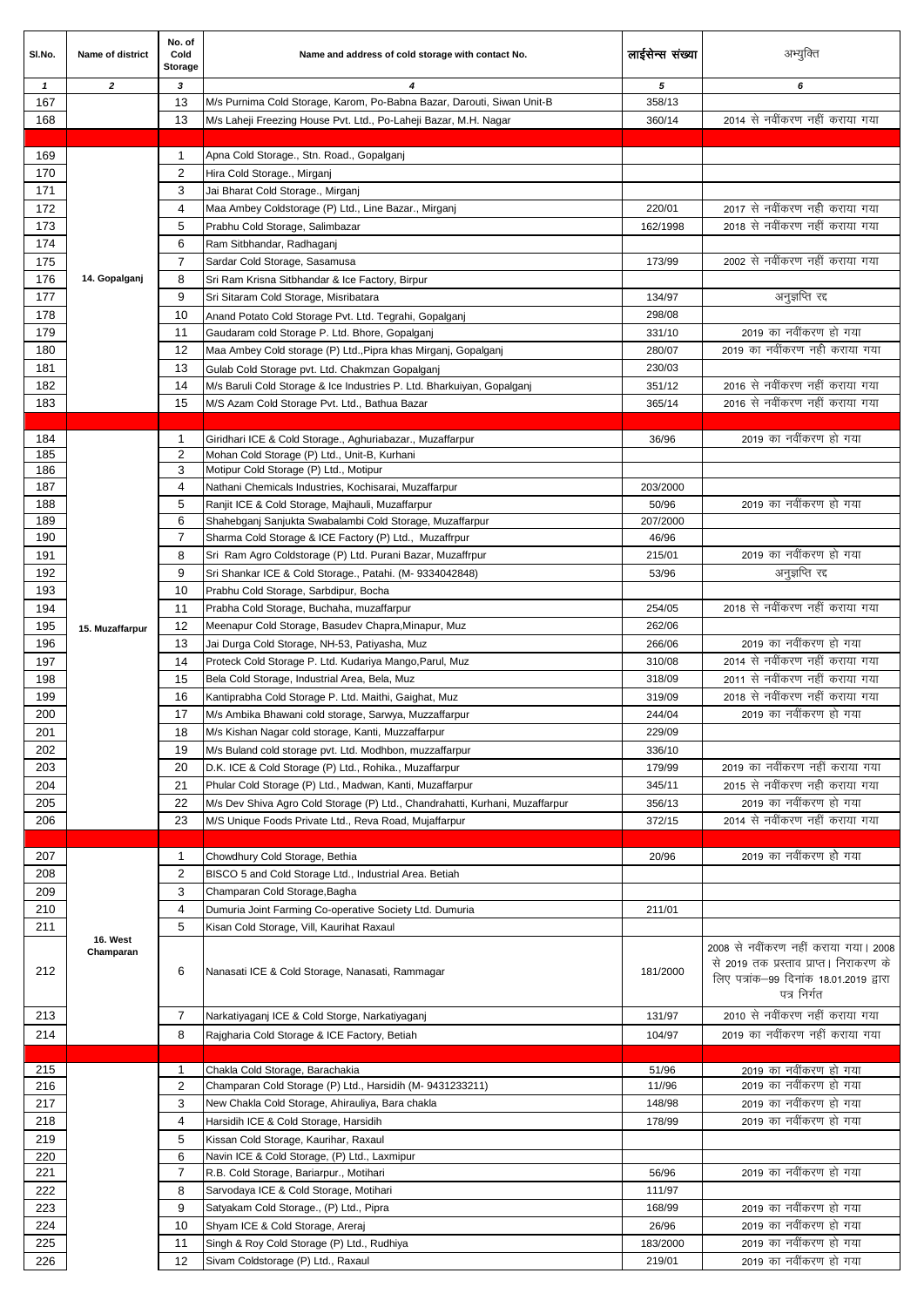| SI.No.                   | <b>Name of district</b> | No. of<br>Cold<br>Storage | Name and address of cold storage with contact No.                                                                                   | लाईसेन्स संख्या  | अभ्युक्ति                                                                                      |
|--------------------------|-------------------------|---------------------------|-------------------------------------------------------------------------------------------------------------------------------------|------------------|------------------------------------------------------------------------------------------------|
| $\mathbf{1}$             | $\mathbf{z}$            | 3                         | 4                                                                                                                                   | 5                | 6                                                                                              |
| 227                      |                         | 13                        | Parasar Cold Storage Pvt. Ltd. Barmsawa, E.Champaran                                                                                | 306/08           |                                                                                                |
| 228                      |                         | 14                        | Meera Comtred Pvt. Ltd. Lokha Tola, Narkatiya Bazar, E. Champaran                                                                   | 328/09           | 2017 से नवींकरण नहीं कराया गया                                                                 |
| 229                      | 17. East                | 15                        | Bhushan Singh Kesariya Cold Storage Pvt. Ltd. Kesaraiya, E. Champaran                                                               | 329/09           | 2018 से नवींकरण नहीं कराया गया                                                                 |
| 230                      | Champaran               | 16                        | Jeevdhara Cold Storage Pvt. Ltd. Madhuchapra, Jeevdhara, E.Champaran                                                                | 259/05           |                                                                                                |
| 231                      |                         | 17                        | Mahaveer Cold Storage, Balganj, Po-Laxmipur, Turkoliya, Motihari                                                                    | 260/06           |                                                                                                |
| 232                      |                         | 18                        | Mauriya Food Pvt. Ltd. Janak Market, Satation Road, Mehasi, E. Champaran                                                            | 265/06           | 2019 का नवींकरण हो गया                                                                         |
| 233                      |                         | 19                        | Ahoreliya Cold Storage, Bara Chakiya, New Champaran. E.Champaran                                                                    | 286/07           | 2019 का नवींकरण हो गया                                                                         |
| 234<br>235               |                         | 20<br>21                  | Krishok cold storage, Ahiroliya, E.Champaran                                                                                        | 233/03<br>232/03 | 2019 का नवींकरण हो गया                                                                         |
| 236                      |                         | 22                        | Jai Hanuman cold storage molahi, E. chanmparan<br>Jai Mata di cold storage pvt. Ltd Madhuwan, E. champaran                          | 290/08           | 2019 का नवींकरण हो गया                                                                         |
| 237                      |                         | 23                        | M/s Sri Shankar cold storage pvt. Ltd, Rajepur, Dhaka                                                                               |                  |                                                                                                |
| 238                      |                         | 24                        | M/s Murarpur multi purpus cold storage pvt. Ltd, Harsidhi                                                                           |                  |                                                                                                |
| 239                      |                         | 25                        | M/s Himalalya Ice & cold storage pvt. Ltd, Sumouli                                                                                  | BHR-2992/        |                                                                                                |
| 240                      |                         | 26                        | M/s Aarye Interprises & cold storage, pvt ltd, Gayghat, Harsidhi                                                                    | 1989             | 2019 का नवींकरण हो गया                                                                         |
| 241                      |                         | 27                        | M/s Thakur Modern cold storage, pvt, ltd, Mariyabrith, Chhouradano                                                                  | 347/12           |                                                                                                |
| 242                      |                         | 28                        | M/s J K S Agro Farm and Cold Storage Pvt. Ltd., Chorma, Pakridayal                                                                  | 363/14           | 2014 से नवींकरण नहीं कराया गया                                                                 |
| 243                      |                         | 29                        | M/S Prasad Agrico Industries Pvt. Ltd. East Champaran                                                                               | 374/15           | 2019 का नवींकरण नहीं कराया गया                                                                 |
| 244                      |                         | 30                        | M/s Maa Vindyabasini Agro Indstries Pvt. Ltd., Kotwa, East Champaran, Motihari                                                      | 395/18           | 2019 का नवींकरण नहीं कराया गया                                                                 |
|                          |                         |                           |                                                                                                                                     |                  |                                                                                                |
| 245                      |                         | $\mathbf{1}$              | New Ramsati cold Storage Pvt. Ltd. Sitamarhi                                                                                        | 287/08           | 2019 का नवींकरण हो गया                                                                         |
| 246                      | 18. Sitamarhi           | $\overline{2}$            | Samta cold Storage Pvt. Ltd. Sitamarhi                                                                                              | 291/08           | 2014 से नवींकरण नहीं कराया गया                                                                 |
| 247                      |                         | 3                         | M/S Astha Agro Industries Cold Storage Pvt. Ltd. Sitamadhi                                                                          | 373/15           | 2015 से नवींकरण नहीं कराया गया                                                                 |
|                          |                         |                           |                                                                                                                                     |                  |                                                                                                |
| $\overline{\phantom{a}}$ | 19. Shivhar             | $\overline{\phantom{a}}$  |                                                                                                                                     |                  |                                                                                                |
|                          |                         |                           |                                                                                                                                     |                  |                                                                                                |
| 248                      |                         | $\mathbf{1}$              | AAR PEE Cold Storage And ICE Plant                                                                                                  | 44/96            | 2019 का नवींकरण हो गया                                                                         |
| 249                      |                         | 2                         | Sai Malti Cold Storage (Jems Cold Storage, Bidupur)                                                                                 | 142/97           | 2019 का नवींकरण हो गया                                                                         |
| 250                      |                         | 3<br>$\overline{4}$       | Jaiswal Cold Storage, Mahanar                                                                                                       |                  | 2019 का नवींकरण हो गया                                                                         |
| 251<br>252               |                         | 5                         | Janta Cold Storage, Mahnar<br>Kisan Cold Storage, Bidupur (New name- Vaishali cold storage)                                         | 12/96            |                                                                                                |
| 253                      |                         | 6                         | Lachhbi Foods India (P) Ltd., Industrial Area, Hazipur                                                                              | 200/2000         | 2019 का प्रस्ताव प्राप्त। निराकरण हेतु<br>पत्रांक-1025 दिनांक 04.09.2019 द्वारा पत्र<br>निर्गत |
| 254                      |                         | 7                         | Lagurao Bilandpur Prathamik Krishi Sahayog Samiti Ltd.,                                                                             | 214/01           | 2018 से नवींकरण नहीं कराया गया                                                                 |
| 255                      |                         | 8                         | Lumbani Beverage (P) Ltd., Industrial Area, Hazipur                                                                                 | 186/2000         |                                                                                                |
| 256                      |                         | 9                         | M.N. Cold Storage, Bidupur                                                                                                          |                  |                                                                                                |
| 257                      |                         | 10                        | Mahua Co-operative cold Storage Ltd., Hazipur, Vaishali                                                                             | 83/96            | 2019 का नवींकरण हो गया                                                                         |
| 258                      |                         | 11                        | Mahua Co-operative cold Storage Ltd., Mahua                                                                                         | 82/96            | 2019 का नवींकरण हो गया                                                                         |
| 259                      |                         | 12                        | Pamer Agroventure (P) Ltd., Hazipur.                                                                                                | 213/01           |                                                                                                |
| 260                      |                         | 13                        | Rajmati Cold Storage, Mahnar                                                                                                        | 141/97           | 2015 से नवींकरण नहीं कराया गया                                                                 |
| 261                      |                         | 14<br>15                  | S.K. Cold Storage, Hazipur Industrial Area Hazipur                                                                                  |                  |                                                                                                |
| 262<br>263               |                         | 16                        | Sheo ICE & Cold Storage, Kanhauli, Vishnpura<br>Shiv Shankar Sitagarih, Desari                                                      | 41/96            |                                                                                                |
|                          |                         |                           |                                                                                                                                     |                  |                                                                                                |
| 264                      |                         | 17                        | M/s Ramvilash cold storage, Kushahar Nizma Vaishali                                                                                 | 95/96            | 2019 का नवींकरण हो गया<br>2019 का प्रस्ताव प्राप्त। निराकरण हेतु                               |
| 265                      | 20 Vaishali             | 18                        | Yamuna Nursing Home (P) Ltd., Agro-Divn. Cold Storage                                                                               | 16/96            | पत्रांक-1029 दिनांक 05.09.2019 द्वारा पत्र<br>निर्गत                                           |
| 266<br>267               |                         | 19<br>20                  | Roushan Cold Storage Pvt. Ltd., Chakjado, Patipur Vashali                                                                           | 236/2003         | 2019 का नवींकरण हो गया                                                                         |
| 268                      |                         | 21                        | Vaishali Neutrition & cold storage Pvt. Ltd. Nawanagar, Bidupur, Vaishali<br>Pasupati Cold Storage P. Ltd. Industrial Area, Hazipur | 231/03<br>249/05 |                                                                                                |
| 269                      |                         | 22                        | Balajee Agroengine Cold Storage P. Itd. Hazipur (M- 9470209041)                                                                     | 250/05           | 2019 का नवींकरण हो गया                                                                         |
| 270                      |                         | 23                        | Loma cold Storage, Jandhah Vaishali                                                                                                 | 279/07           | 2018 से नवींकरण नहीं कराया गया                                                                 |
| 271                      |                         | 24                        | Ramparichan Cold Storage Pvt. Ltd. Jandah, Vaishali                                                                                 | 288/08           |                                                                                                |
| 272                      |                         | 25                        | Rambelash Cold Storage Pvt. Ltd. Patepur, Vaishali                                                                                  | 294/08           |                                                                                                |
| 273                      |                         | 26                        | Ganga Prakash Cold Storage (P) Ltd., Hazipur                                                                                        | 295/08           |                                                                                                |
| 274                      |                         | 27                        | Zamir Ahamad Cold Storage Pvt. Ltd. Patepur, Vaishali                                                                               | 302/08           |                                                                                                |
| 275                      |                         | 28                        | Reshma Cold Storage Pvt. Ltd. Phulwaria, Mirzan Nagar, Vaishali                                                                     | 344/11           | 2019 का नवींकरण हो गया                                                                         |
| 276                      |                         | 29                        | Ghanshyam Mahadev Cold Storage, Pvt. Ltd. Asoi, Laxiram Vaishali                                                                    | 349/12           | 2016 से नवींकरण नहीं कराया गया                                                                 |
| 277                      |                         | 30                        | Baba Vidhnath Agro Cold Storage, Pvt. Ltd. Vaishali                                                                                 | 350/12           | 2019 का नवींकरण हो गया                                                                         |
| 278                      |                         | 31                        | Sushila Shankar Cold Storage Pvt. Ltd. Hashan Sarai, Vaishali                                                                       | 352/12           | 2019 का नवींकरण हो गया                                                                         |
| 279                      |                         | 32                        | M/s Minaxi Rural Agree Business Pvt. Ltd. Chandpura, Vaishali                                                                       | 355/13           | 2019 का प्रस्ताव प्राप्त। निराकरण हेतु<br>पत्रांक–1145 दिनांक 08.11.2018 द्वारा पत्र<br>निर्गत |
| 280                      |                         | 33                        | M/S Rampari Agro Products Pvt. Ltd. Manibhkuthut, Sarai                                                                             | 368/14           | 2019 का नवींकरण हो गया                                                                         |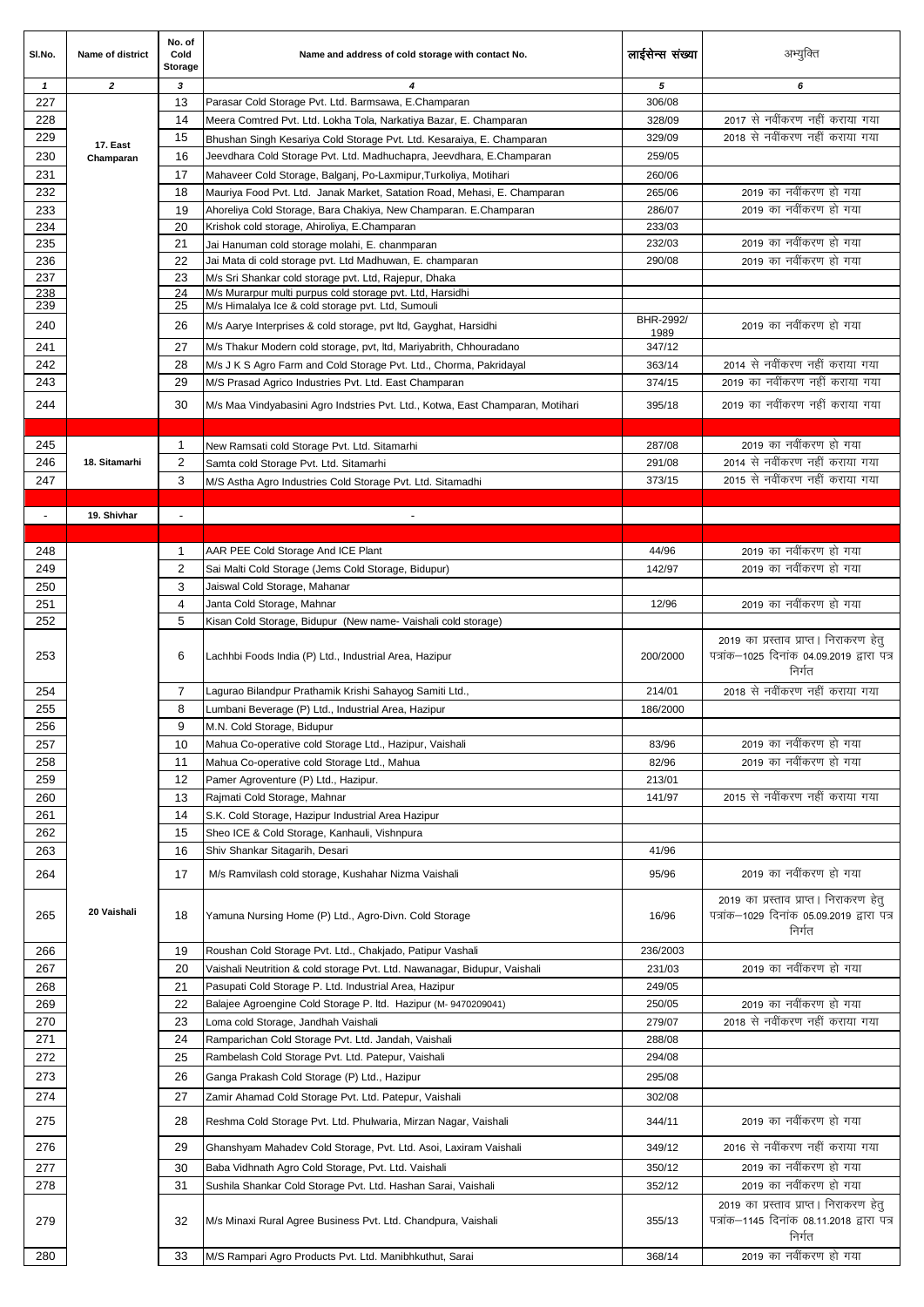| SI.No.       | Name of district | No. of<br>Cold<br><b>Storage</b> | Name and address of cold storage with contact No.                                                                                                    | लाईसेन्स संख्या  | अभ्युक्ति                                                                                                             |
|--------------|------------------|----------------------------------|------------------------------------------------------------------------------------------------------------------------------------------------------|------------------|-----------------------------------------------------------------------------------------------------------------------|
| $\mathbf{1}$ | $\overline{2}$   | 3                                | 4                                                                                                                                                    | 5                | 6                                                                                                                     |
| 281          |                  | 34                               | M/s Bihar Spanj Pipe Pvt. Ltd., Hajipur, Vaishali                                                                                                    | 371/14           | 2019 का नवींकरण हो गया                                                                                                |
| 282          |                  | $\mathbf{1}$                     | Darbhanga Cold Storage, Kadribagh, Darbhanga                                                                                                         | 198/2000         |                                                                                                                       |
| 283          |                  | $\overline{2}$                   | Mauriyadhawaj Agrotech And System Pvt. Ltd. Donar, Darbhanga                                                                                         | 257/05           |                                                                                                                       |
| 284          |                  | 3                                | Darbhanga Agro Pvt. Ltd. (N.P. Enterprises)                                                                                                          | 342/2011         | 2019 का नवींकरण हो गया                                                                                                |
| 285          | 21. Darbhanga    | 4                                | M/s Asha Cold Storage, Donar, Darbhanga (A.U/O-M/s Savitri horticulture pvt. Ltd. Gola<br>Road, Samastipur).                                         | 348/2012         | 2019 का प्रस्ताव प्राप्त। निराकरण हेतु<br>पत्रांक-1024 दिनांक 04.09.2019 द्वारा पत्र<br>निर्गत                        |
| 286          |                  | 5                                | M/s Shyama Agro Foods, Village+ post- Habiauaar, Thana- Bhera, Darbhanga                                                                             | 392/18           | 2019 का नवींकरण हो गया                                                                                                |
|              |                  |                                  |                                                                                                                                                      |                  |                                                                                                                       |
| 287          |                  | $\mathbf{1}$                     | Maa Durga Shree Bhadar, Industrial Area, Pandaul, Madhubani                                                                                          |                  |                                                                                                                       |
| 288          | 22. Madhubani    | 2                                | M/s Gunjeshwari Cold Storage, Rahika, Madhubani                                                                                                      | 210/01           |                                                                                                                       |
| 289          |                  | 3                                | Maa Durga Enterprises Sheet Bhandar, Pandaul, Madhubani                                                                                              | 278/07           |                                                                                                                       |
| 290          |                  | $\mathbf{1}$                     | Anurag Sheet Bhandar (P) Ltd., Tajpur, Samastipur                                                                                                    | 04/96            | 2019 का नवींकरण हो गया                                                                                                |
| 291          |                  | 2                                | Chandna Cold Storage (P) Ltd., Muktarpur, (M- 9431020351)                                                                                            | 115/97           | 2019 का नवींकरण हो गया                                                                                                |
| 292          |                  | 3                                | Maharana Cold Storage pvt, Itd Mahiuddinagar, samastipur                                                                                             | 212/01           |                                                                                                                       |
| 293          |                  | 4                                | Mahavir Himghar Enterprises, Gangpur                                                                                                                 |                  |                                                                                                                       |
| 294          |                  | 5                                | Masina Cod Storage, Mukhtarur, (M-9430046975)                                                                                                        | 153/98           | 2019 का नवींकरण हो गया                                                                                                |
| 295          |                  | 6                                | Misrishah Cold Storage (P) Ltd., Dalsinghsarai                                                                                                       | 120/2000         | 2019 का नवींकरण हो गया                                                                                                |
| 296          |                  | 7                                | Mohan Cold Storge (P) Ltd., Tajpur, (M-9973011222)                                                                                                   | 132/97           | 2019 का नवींकरण हो गया                                                                                                |
| 297          |                  | 8                                | Vidyapati Cold Storage (P) Ltd., Vidyapatinagar,                                                                                                     | 86/96            | 2019 का नवींकरण हो गया                                                                                                |
| 298          |                  | 9                                | Bhagwan vir hanuman Cold storage Ltd., Harpur Allowth Samatipur                                                                                      | 241/04           | 2019 का नवींकरण हो गया                                                                                                |
| 299<br>300   |                  | 10<br>11                         | Mani Cold Storage Pvt. Ltd. Mahmada, Samstipur                                                                                                       | 258/05           |                                                                                                                       |
| 301          |                  | 12                               | Desua Cold Storage, Balbhadarpur, Ujiyarpur, Samstipur<br>Arpana Cold Storage Pvt. Ltd. Patori, Samstipur                                            | 252/05<br>271/07 | 2019 का नवींकरण हो गया                                                                                                |
| 302          |                  | 13                               | Kasyap Cold Storage Pvt. Ltd. Harpur Althod, Indistrial Aria, Samstipur                                                                              | 282/07           | 2019 का नवींकरण हो गया                                                                                                |
| 303          |                  | 14                               | Thakur Nikunj Cold Storage Pvt. Ltd.Kalyanpur, Samstipur                                                                                             | 283/07           |                                                                                                                       |
| 304          |                  | 15                               | Sri Dhanik Lal Cold Stoge Pvt. Ltd. Dalsingh Sarai, Samstipur]                                                                                       | 285/07           |                                                                                                                       |
| 305          |                  | 16                               | Veenad Cold Storage Pvt. Ltd. Vidyapati Nagar, samstipur                                                                                             | 293/08           |                                                                                                                       |
| 306          |                  | 17                               | Simri cold Storage Pvt. Ltd. Vidyapati Nagar, Samstipur                                                                                              | 307/08           | 2019 का नवींकरण हो गया                                                                                                |
| 307          |                  | 18                               | Rampurkar Cold Storage Pvt. Ltd. Mohddinnagar, Samstipur                                                                                             | 311/08           | 2019 का नवींकरण हो गया                                                                                                |
| 308          |                  | 19                               | Yoga Saw Cold Storage Pvt. Ltd. Bibhutipur, Samstipur                                                                                                | 315/08           | 2019 का नवींकरण हो गया                                                                                                |
| 309          | 23. Samastipur   | 20                               | Shankar Sri And Sons Cold Storage Pvt. Ltd Baini, Pusa Road, Samstipur                                                                               | 323/09           | 2018 से नवींकरण नहीं कराया गया<br>2018 से नवींकरण नहीं कराया गया 2018                                                 |
| 310          |                  | 21                               | Arvind Cold Storage Pvt. Ltd. Khalispur, Sarairanjan, Samstipur                                                                                      | 325/09           | एवं 2019 का प्रस्ताव प्राप्त                                                                                          |
| 311          |                  | 22                               | Mohan cold Storage Pvt. Ltd. Unit-B, Taipur, Samstipur                                                                                               | 326/09           |                                                                                                                       |
| 312<br>313   |                  | 23<br>24                         | Lohia Cold Storage Pvt. Ltd. Sahpur vindi, Patori, Samstipur                                                                                         | 240/04<br>339/10 | 2019 का नवींकरण हो गया<br>2019 का नवींकरण हो गया                                                                      |
| 314          |                  | 25                               | Maa Bhagwati Kalyanpur cold storage pvt. Ltd, Samastipur<br>Sitaram ji cold storage, shahpur undi, patori, samastipur                                | 240/04           |                                                                                                                       |
| 315          |                  | 26                               | Kishan Seva cold storage pvt. Ltd. Lakhamipur, Maheshpatti, Samastipur                                                                               | 354/12           | 2019 का नवींकरण हो गया                                                                                                |
| 316          |                  | 27                               | M/S Sri Jagannath Cold Storage Pvt. Ltd. Bajidpur, Vidyapatinagar                                                                                    | 362/14           | 2019 का नवींकरण हो गया                                                                                                |
| 317          |                  | 28                               | M/S Jai Hanuman Agrotech Pvt. Ltd. Madhepur, Dalsinghsarai                                                                                           | 366/14           | 2019 का नवींकरण हो गया                                                                                                |
| 318          |                  | 29                               | M/S Ashok Raj Preserve Pvt. Ltd., Vill-Shadipur, Manpur, Tajpur                                                                                      | 370/14           | 2019 का नवींकरण हो गया                                                                                                |
| 319          |                  | 30                               | M/S Pavitra Agrotec Pvt. Ltd., vill-Harpur, Bochan, Vidyapatinagar                                                                                   | 376/15           | 2019 का नवींकरण हो गया                                                                                                |
| 320          |                  | 31                               | M/S Himanchal Cold Storage Solutions, Ujiyarpur, Samastipur                                                                                          | 377/15           | 2019 का नवींकरण हो गया                                                                                                |
| 321          |                  | 32                               | M/S Khudneshwar Cold Storage, Harilochanpur, Samastipur                                                                                              | 381/16           | 2019 का नवींकरण हो गया<br>2019 का नवींकरण हो गया                                                                      |
| 322<br>323   |                  | 33<br>34                         | M/s Mashina agro stores pvt. Ltd., Muktapur, Samastipur<br>M/s Mishri Saw were housing pvt. Ltd, Ballipur, Hathauri kothi, shivaji Nagar, Samastipur | 390/17<br>391/17 | 2019 का नवींकरण के लिए प्रस्ताव प्राप्त।<br>आपत्ति निराकरण के लिए पत्रांक-551<br>दिनांक 11.04.2019 द्वारा पत्र निर्गत |
| 324          |                  | 35                               | M/s Rudrakant Cold Storage Pvt. Ltd., Lohagir, Ujiyarpur, samastipur                                                                                 | 393/18           | 2019 का नवींकरण नहीं कराया गया                                                                                        |
| 325          |                  | $\mathbf{1}$                     | Anupam Cold Storage (P) Ltd. Phulwari, Barauni (M-9431880000)                                                                                        | 7/96             | 2019 का नवींकरण हो गया                                                                                                |
| 326          |                  | 2                                | M/s Sunayana Cold Storage Pvt. Ltd, Fatehpur(Sagi), Begusarai                                                                                        | 335/10           | 2019 का नवींकरण हो गया                                                                                                |
| 327          |                  |                                  | Barauni Co-operative Sitagarh Ltd., Barauni                                                                                                          | 134/98           | 2019 का नवींकरण हो गया                                                                                                |
| 328          |                  | 3<br>$\overline{4}$              | Begusarai Cold Storage & ICE Factory, Begusarai                                                                                                      |                  |                                                                                                                       |
| 329          |                  | 5                                | Himganga Cold Storage (P) Ltd., Begusarai                                                                                                            | 177/99           |                                                                                                                       |
| 330          |                  | 6                                | Keshav Sheet Bhandar (P) Ltd., Ramjanpur Begusari                                                                                                    | 172/99           | 2019 का नवींकरण हो गया                                                                                                |
| 331          |                  | 7                                | Laxmi Cold Storage, Viwan, Begasari                                                                                                                  |                  |                                                                                                                       |
| 332          |                  | 8                                | Mithila Cold Storage, Begusari                                                                                                                       |                  |                                                                                                                       |
| 333          |                  | 9                                | Mrigendra Cold Storage (P) Ltd., Barauni                                                                                                             | 201/2000         | 2019 का नवींकरण नहीं कराया गया                                                                                        |
| 334          |                  | 10                               | Rakesh Mukesh Cold Storage & Ice Plant (P) Ltd., Ulao                                                                                                | 169/99           |                                                                                                                       |
| 335          |                  | 11                               | Sudhansu Cold Storage (P) Ltd., Ulao                                                                                                                 | 187/2000         | 2019 का नवींकरण हो गया                                                                                                |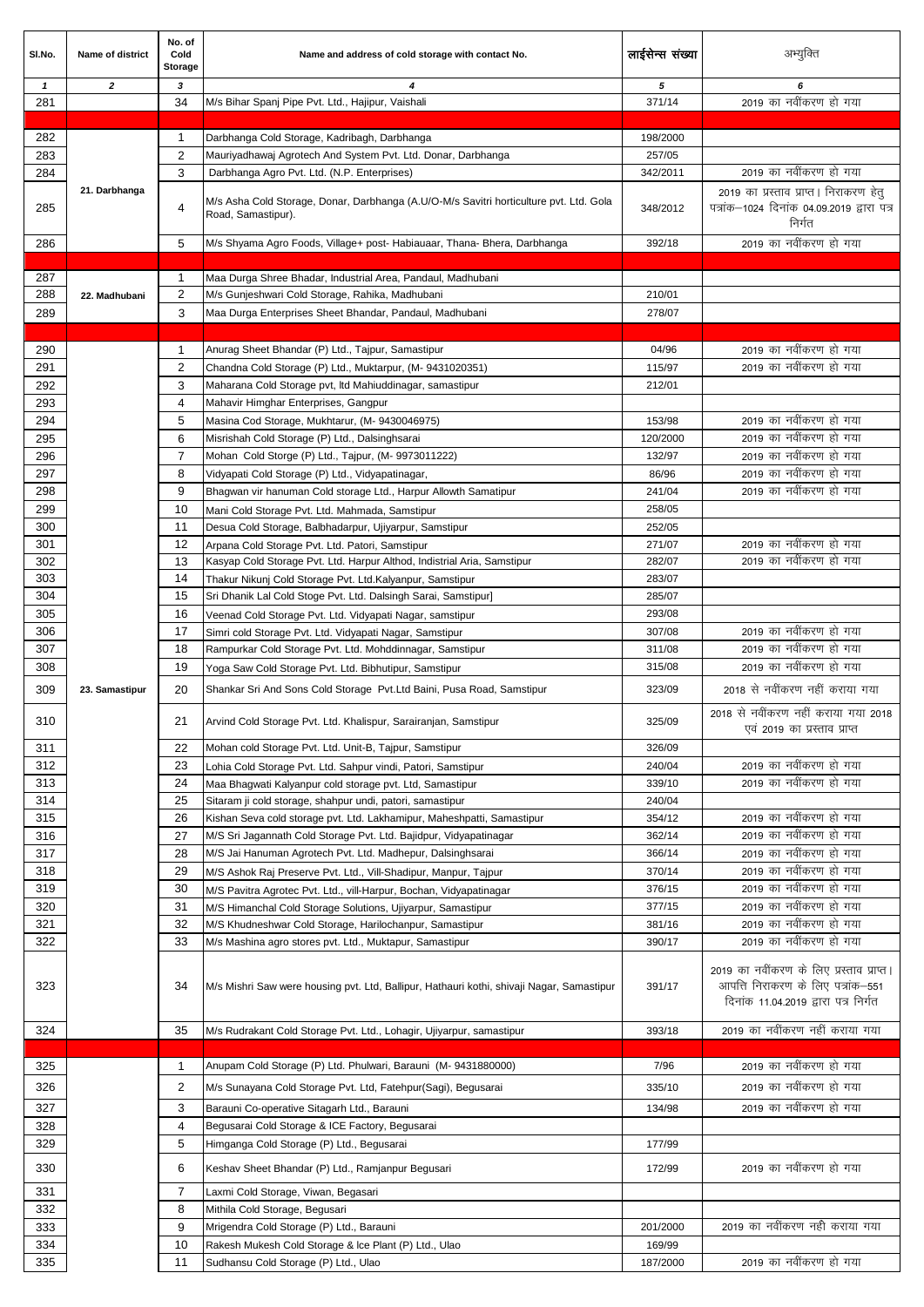| SI.No.                   | Name of district | No. of<br>Cold<br><b>Storage</b> | Name and address of cold storage with contact No.                                  | लाईसेन्स संख्या | अभ्युक्ति                                                                                                                                 |
|--------------------------|------------------|----------------------------------|------------------------------------------------------------------------------------|-----------------|-------------------------------------------------------------------------------------------------------------------------------------------|
| $\mathbf{1}$             | $\overline{2}$   | 3                                | 4                                                                                  | 5               | 6                                                                                                                                         |
| 336                      | 24. Begusarai    | 12                               | Sawastik Cold Storage., Ulao (M- 9304268602, 9334870905)                           | 13/96           | 2019 का नवींकरण हो गया                                                                                                                    |
| 337                      |                  | 13                               | Lakhisarai Cold Storage, Chiranjeeveepur Po-Phateha, Begusarai                     | 269/06          | 2019 का प्रस्ताव प्राप्त। निराकरण हेतु<br>पत्रांक-1041 दिनांक 12.09.2019 द्वारा पत्र<br>निर्गत                                            |
| 338                      |                  | 14                               | Udit Narayan And Sons Agro Pe Pvt. Ltd. Shahpur Begusarai                          | 297/08          |                                                                                                                                           |
| 339                      |                  | 15                               | Sri Satyanarayan Sheetgrih Storage Pvt.Ltd. Bachwara, Begusarai                    | 301/08          | 2018 से नवींकरण नहीं कराया गया                                                                                                            |
| 340                      |                  | 16                               | Sat Sai Sheetgrih Pvt. Ltd. Lakho Begusarai                                        | 309/08          | 2019 का नवींकरण हो गया                                                                                                                    |
| 341                      |                  | 17                               | Binod cold Storage Pvt. Ltd. Indistrial Cell, Barouni, Dawna, Tiranrath, Begusarai | 322/09          | 2019 का नवींकरण हो गया                                                                                                                    |
| 342                      |                  | 18                               | Rajhans Cold Storage Pvt. Ltd. Teghara, Begusarai                                  | 324/09          | 2019 का नवींकरण हो गया                                                                                                                    |
|                          |                  |                                  |                                                                                    |                 | 2016 से नवींकरण नहीं कराया गया                                                                                                            |
| 343                      |                  | 19                               | Meena Binay-Nishant-Bhawani Cold Storage Pvt. Ltd. Navtol, Begusarai               | 341/11          |                                                                                                                                           |
| 344                      |                  | 20                               | Bhusari Cold Storage Pvt. Ltd.Korjana, Bashhi, Begusarai                           | 346/11          | 2019 का नवींकरण हो गया                                                                                                                    |
| 345                      |                  | 21                               | M/S Jai Maa Janki Tufan Agro Ind. Pvt. Ltd., Bhawanipur, Mansurchak                | 367/14          | 2019 का नवींकरण हो गया                                                                                                                    |
| 346                      |                  | 22                               | M/s Rajkrishan Cold Storage, Goura, Teghra, begusarai                              | 389/17          | 2019 का नवींकरण हो गया                                                                                                                    |
|                          |                  |                                  |                                                                                    |                 |                                                                                                                                           |
| 347                      |                  | 1                                | Bhagalpur Cold Storage., At & P.O. Bhagalpur                                       | BLR/1126        | 2016 से 2019 का नवींकरण के लिए प्रस्ताव<br>प्राप्त। आपत्ति निराकरण के लिए<br>पत्रांक-372 दिनांक 05.03.2019 द्वारा पत्र<br>निर्गत          |
| 348                      |                  | 2                                | BISCOMAUN2 Cold Storage Ltd., At P.O. Bhagalpur                                    |                 |                                                                                                                                           |
| 349                      | 25. Bhagalpur    | 3                                | Gramin Cold Storage (P) Ltd., Mirjanhat. Bhagalpur                                 | 25/96           | 2019 का नवींकरण के लिए प्रस्ताव प्राप्त।<br>आपत्ति निराकरण के लिए पत्रांक-429<br>दिनांक 15.03.2019 द्वारा पत्र निर्गत                     |
| 350                      |                  | 4                                | Kahalgaon Cold Storage (P) Ltd., Kahalgaon,. Bhagalpur                             | 63/96           | 2019 का नवींकरण हो गया                                                                                                                    |
| 351                      |                  | 5                                | Sabour Cold Storage., Bhagalpur                                                    |                 |                                                                                                                                           |
| 352                      |                  | 6                                | Maa Sheet Grrih, P. Ltd., Kahalgaon                                                | 226/03          | 2019 का नवींकरण हो गया                                                                                                                    |
| 353                      |                  | $\overline{7}$                   | Bikaramshila Cold Storage, barari, Bhagalpur                                       | 272/07          |                                                                                                                                           |
| 354                      |                  | 8                                |                                                                                    |                 |                                                                                                                                           |
|                          |                  |                                  | Sri Ram Golden Ice & food proceding pvt. Ltd, Bhagalpur                            | 337/10          |                                                                                                                                           |
| 355                      |                  | 9                                | Kishan cold storage, Habibpur, Bhagalpur                                           | 246/04          |                                                                                                                                           |
|                          |                  |                                  |                                                                                    |                 |                                                                                                                                           |
|                          | 26. Banka        | $\blacksquare$                   | $\blacksquare$                                                                     |                 |                                                                                                                                           |
|                          |                  |                                  |                                                                                    |                 |                                                                                                                                           |
| $\overline{\phantom{a}}$ | 27. Shekhpura    | $\overline{\phantom{a}}$         | $\sim$                                                                             |                 |                                                                                                                                           |
|                          |                  |                                  |                                                                                    |                 |                                                                                                                                           |
|                          | 28. Munger       | $\blacksquare$                   | $\blacksquare$                                                                     |                 |                                                                                                                                           |
|                          |                  |                                  |                                                                                    |                 |                                                                                                                                           |
| 356                      | 29. Lakhisarai   | 1                                | Misrisah Cold Storage (P) Ltd., Lakhisarai                                         | 15/96           | 2015 से नवींकरण नहीं कराया गया                                                                                                            |
|                          |                  |                                  |                                                                                    |                 |                                                                                                                                           |
|                          | 30. Jamui        | $\overline{\phantom{a}}$         | $\blacksquare$                                                                     |                 |                                                                                                                                           |
|                          |                  |                                  |                                                                                    |                 |                                                                                                                                           |
|                          |                  |                                  |                                                                                    |                 |                                                                                                                                           |
| 357                      |                  | 1                                | M/s Vishwamohan Cold Storage, Khagaria                                             |                 |                                                                                                                                           |
| 358                      | 31. Khagaria     | $\overline{2}$                   | Bishw cold storage, Khagariya                                                      | 202/2000        |                                                                                                                                           |
| 359                      |                  | 3                                | Taj cold storage & Ice fuctori, Bchhauta, Khagariay                                | 251/05          |                                                                                                                                           |
| 360                      |                  | 4                                | M/s Radhe Girdhari Cold Storage (P) Ltd., Maheshkhunt, Khagaria                    | 385/17          | 2019 का नवींकरण हो गया                                                                                                                    |
|                          |                  |                                  |                                                                                    |                 |                                                                                                                                           |
| 361                      | 32. Saharsa      | 1                                | Biscoman Cold Storage,                                                             | 81/96           | 2014 से नवींकरण नहीं कराया गया                                                                                                            |
|                          |                  |                                  |                                                                                    |                 |                                                                                                                                           |
| 362                      |                  | $\mathbf{1}$                     | Ramayan Cold Storage Pvt. Ltd. Basha, Pipra                                        | 256/05          |                                                                                                                                           |
| 363                      | 33. Supaul       | 2                                | Shyam Subhdra cold store Pvt. Ltd, Tribeniganj Supoul                              | 303/08          | 2009 से नवींकरण नहीं कराया गया। प्रस्ताव<br>2009 से 2017 का प्राप्त। निराकरण हेतु<br>पत्रांक-1157 दिनांक 19.11.2018 द्वारा पत्र<br>निर्गत |
| 364                      |                  | 3                                | Sunita Cold Storage, Birpur                                                        |                 |                                                                                                                                           |
|                          |                  |                                  |                                                                                    |                 | 2018 से नवींकरण नहीं कराया गया। 2018                                                                                                      |
| 365                      |                  | 4                                | ShardaBhawani cold store, Supaul                                                   | 338/10          | का प्रस्ताव प्राप्त                                                                                                                       |
|                          |                  |                                  |                                                                                    |                 |                                                                                                                                           |
| 366                      |                  | 1                                | Bilas Cold Storage Pvt. Ltd. Gawalpara, Madhepura                                  | 299/08          |                                                                                                                                           |
| 367                      | 34. Madhepura    | $\mathfrak{p}$                   | Murliganj cold storage pvt. Ltd. Hatbazar, Madhepura                               | 270/07          |                                                                                                                                           |
| 368                      |                  | 3                                | Sona Devlopers ^ cold storage, Udakishanganj, Gadhepura                            | 340/11          |                                                                                                                                           |
|                          |                  |                                  |                                                                                    |                 |                                                                                                                                           |
| 369                      |                  | $\mathbf 1$                      | Pran Sukh Cold Storage (P) Ltd., Gulabbagh, Purnia                                 | 135/2000        | 2019 का नवींकरण हो गया                                                                                                                    |
| 370                      |                  | $\overline{2}$                   | Prasad Cold storage (P) Ltd., Basauni, Purnia (M-943106446)                        | 217/01          | 2019 का नवींकरण हो गया                                                                                                                    |
| 371                      |                  | 3                                | Purnia Cold Storage and ICE Factory, Gulabbagh, Purnia                             | 17/96           |                                                                                                                                           |
| 372                      |                  | 4                                | Sri Krishna Cold Storage, Khuksibagh, Purnia                                       | 2772/87         |                                                                                                                                           |
|                          |                  |                                  |                                                                                    |                 | 2019 का नवींकरण हो गया                                                                                                                    |
| 373                      |                  | 5                                | Chandani cold Storage, Fakirtoli P.O. Ajay, Mathyapurnea                           | 238/04          |                                                                                                                                           |
| 374                      |                  | 6                                | Kiran Cold Storage, Growth centre Garanya, Purnea                                  | 234/03          | 2013 से नवींकरण नहीं कराया गया                                                                                                            |